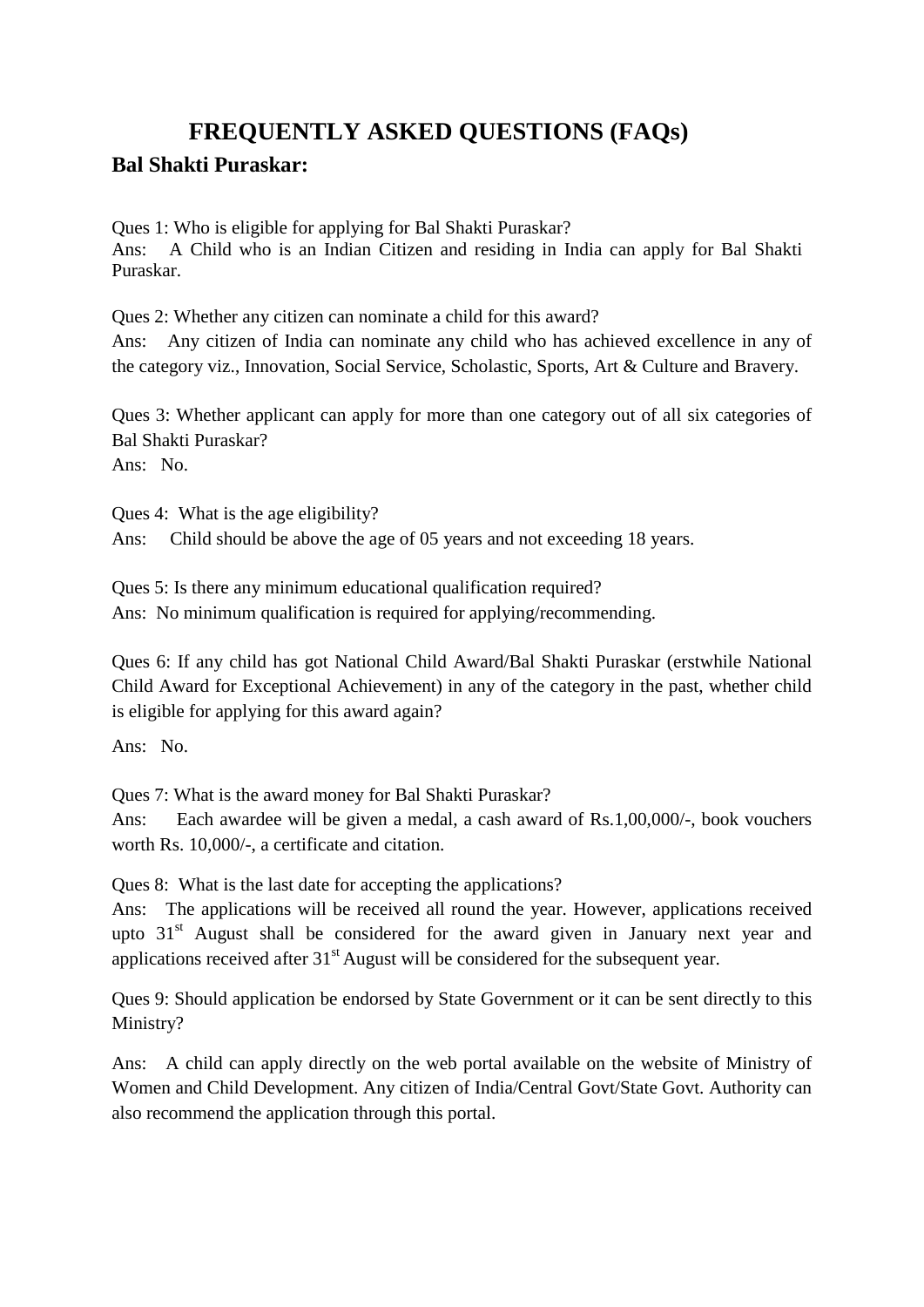Ques 10: When will the award ceremony takes place?

Ans: These Awards shall be given in the week preceding the Republic Day Week.

Ques 11: Who can receive the award?

Ans: The awardee shall accept the award except in the cases of award being given posthumously, when one of the parent/guardian can receive the award.

Ques 12: Whether any boarding and lodging facilities are available for awardees and their escorts?

Ans: Arrangements for boarding and lodging facilities for awardees and their escorts shall be made by Ministry of Women and Child Development as per the guidelines.

Ques 13: Whether any reimbursement of Travelling Allowance will be provided to the awardees and their escort?

Ans: MWCD will reimburse the Air fare expenses incurred by the Awardees of *Bal Shakti Puraskar* as also his/her parents or guardians (maximum two numbers excluding awardee), by Air India in economy class or actual expenses incurred on this account, whichever is less.

Ques 14 : Whether any escort is permitted with the awardee ?

Ans: As per the guidelines, two escorts are permitted with the awardee.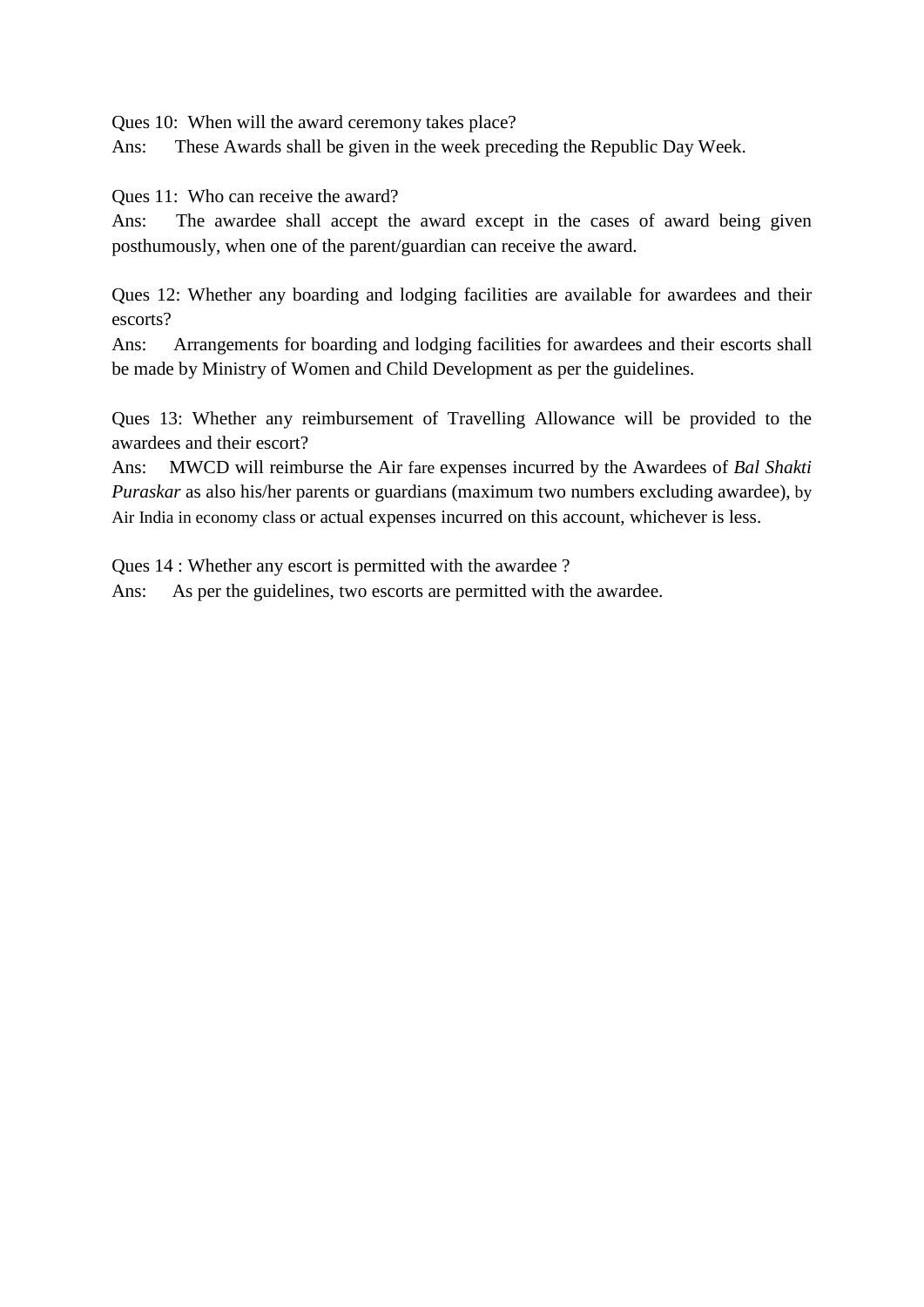## **Bal Kalyan Puraskar:**

**1.**

Ques 1: What are the categories of Bal Kalyan Puraskar?

- Ans: There are two categories of Bal Kalyan Puraskar:
	- i) Bal Kalyan Puraskar (Individual).
	- ii) Bal Kalyan Puraskar (Institution).

Ques 2: Who is eligible for applying for Bal Kalyan Puraskar?

Ans: a) I**ndividual**: Individuals who have made an outstanding contribution for the cause of children in the field of Child Development, Child Protection and Child Welfare for not less than 7 years and have a positive impact on the lives of children are eligible to apply.

**b) Institutions:** Institutions who have done exceptional work for the cause of children in any field of Child Welfare for 10 years and should have performed consistently in the field are eligible to apply.

Ques 3: Whether applicant can apply for more than one field for Bal Kalyan Puraskar under individual category?

Ans: Yes, applicant can apply for all three fields (i.e Child Development, Child Protection and Child Welfare).

Ques 4: What is the age eligibility?

Ans: Applicant above the age of 18 years can apply for individual award.

Ques 5: What is the award money for Bal Kalyan Puraskar?

Ans: Bal Kalyan Puraskar (Individual) consists of a cash award of Rs.1,00,000/- (one lakh), a medal, a citation and a certificate to each awardee. Bal Kalyan Puraskar (Institution) consists of a cash award of Rs.5,00,000/- each , a medal and a citation and a certificate.

Ques 6: Is there any minimum educational qualification required? Ans: No minimum educational qualification is required.

Ques 7: If any individual/institution has got National Child Welfare Award/ Bal Kalyan Puraskar in the past, whether such individual/institutions eligible for applying for this award again?

Ans: No, if any individual/institution has got any National Child Welfare Award/ Bal Kalyan Puraskar from MWCD in past then the same is not eligible.

Ques 8: What is the last date for accepting the applications?

Ans: The applications will be received all round the year. However, applications received upto  $31<sup>st</sup>$  August shall be considered for the award given in January next year and applications received after  $31<sup>st</sup>$  August will be considered for the subsequent year